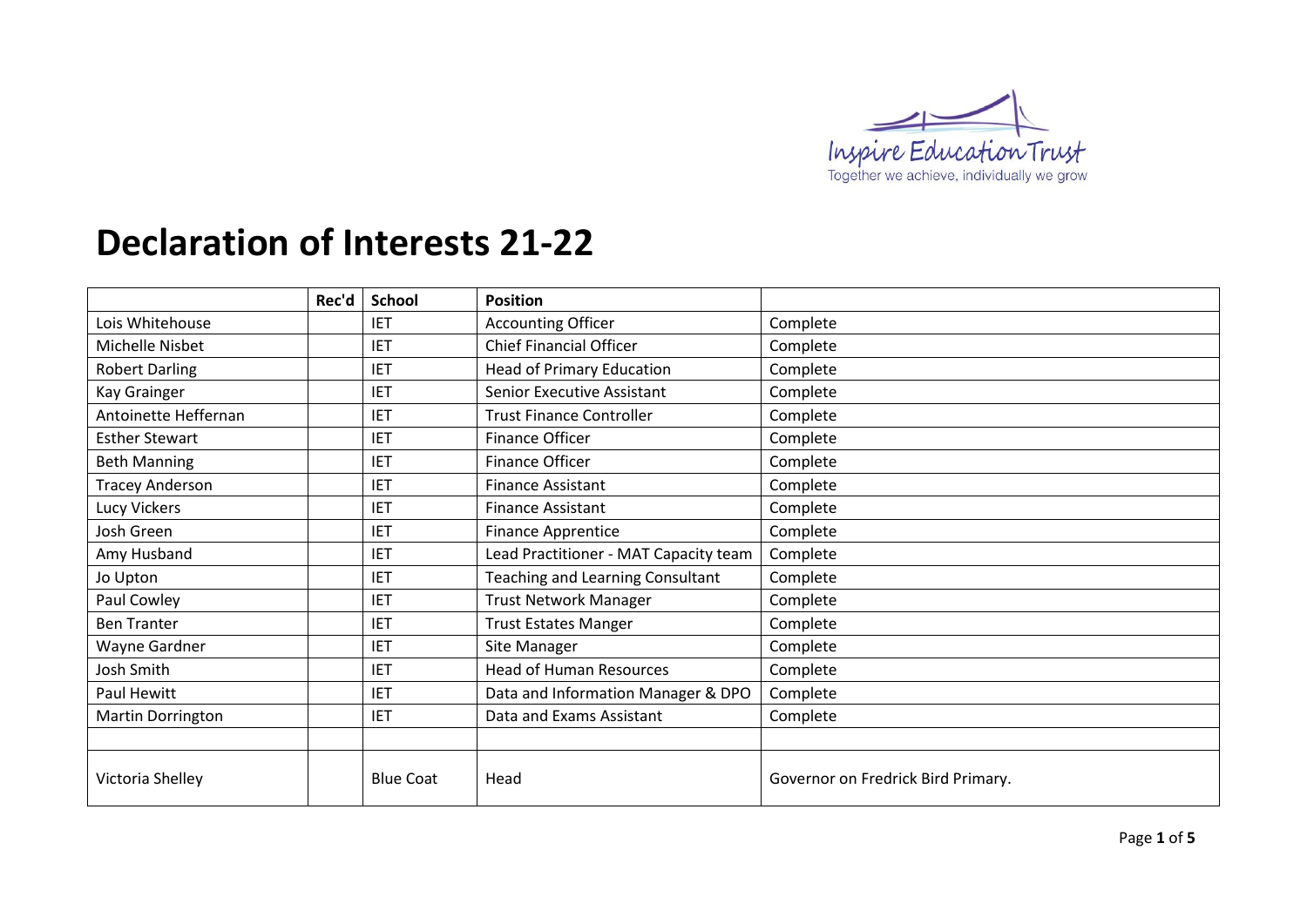|                         |                  |                                     | Education for LAC/PLAc students - member of management |
|-------------------------|------------------|-------------------------------------|--------------------------------------------------------|
|                         |                  |                                     | committee                                              |
| Lisa Henden             | <b>Blue Coat</b> | Deputy Head                         | Complete                                               |
| <b>Neil Phipps</b>      | <b>Blue Coat</b> | <b>Assistant Head</b>               | Complete                                               |
| Jennifer Davoile        | <b>Blue Coat</b> | <b>Assistant Head</b>               | Complete                                               |
| Alex Tomlinson          | <b>Blue Coat</b> | <b>Assistant Head</b>               | Complete                                               |
| Claire Milbourne        | <b>Blue Coat</b> | <b>Assistant Head</b>               | Complete                                               |
| Zara Yasmeen            | <b>Blue Coat</b> | <b>Assistant Head</b>               | Complete                                               |
| Gemma Hathaway          | <b>Blue Coat</b> | <b>Assistant Head</b>               | Complete                                               |
| Clare Taylor            | <b>Blue Coat</b> | <b>Assistant Head</b>               | All Saint Primary governor                             |
| Debbie Dhanda           | <b>Blue Coat</b> | <b>Assistant Head</b>               | Complete                                               |
| Kelly O'Connor          | <b>Blue Coat</b> | Head's PA                           | Complete                                               |
| <b>Kerry Routley</b>    | <b>Blue Coat</b> | <b>Office Manager</b>               | Complete                                               |
| Sarah Carey             | <b>Blue Coat</b> | Receptionist                        | Complete                                               |
| Zoe Gates               | <b>Blue Coat</b> | Admin Officer                       | Complete                                               |
| Sarah Hartup            | <b>Blue Coat</b> | Attendance Officer                  | Complete                                               |
| Isabella Manborde       | <b>Blue Coat</b> | Administrative assistant            | Complete                                               |
| <b>Kelly Tuck</b>       | <b>Blue Coat</b> | Receptionist and HR assistant       | Complete                                               |
| Kay Arnold              | <b>Blue Coat</b> | <b>DSL</b>                          | Complete                                               |
| Cara Hooper             | <b>Blue Coat</b> | <b>HR</b> and Recruitment           | Complete                                               |
| <b>Christine James</b>  | <b>Blue Coat</b> | Reprographics Admin Assistant       | Complete                                               |
| Julie Curtis            | <b>Blue Coat</b> | <b>Admissions and Comms Manager</b> | Complete                                               |
|                         |                  |                                     |                                                        |
| Madaleine Morgan        | Clifford         | Head                                | Complete                                               |
| Rebecca Moore           | Clifford         | Deputy Head                         | Complete                                               |
| Jonathan Brown          | Clifford         | <b>Assistant Head</b>               | Complete                                               |
| Jane Hiscox             | Clifford         | <b>Office Manager</b>               | Complete                                               |
| Louise Wanley           | Clifford         | Admin Assistant                     | Complete                                               |
| Andrea Bee              | Clifford         | Admin Assistant                     | Complete                                               |
| <b>Lorraine Collins</b> | Clifford         | <b>Resources Assistant</b>          | Complete                                               |
| Donna O'Brien           | Clifford         | <b>EYFS Phase Leader</b>            | Complete                                               |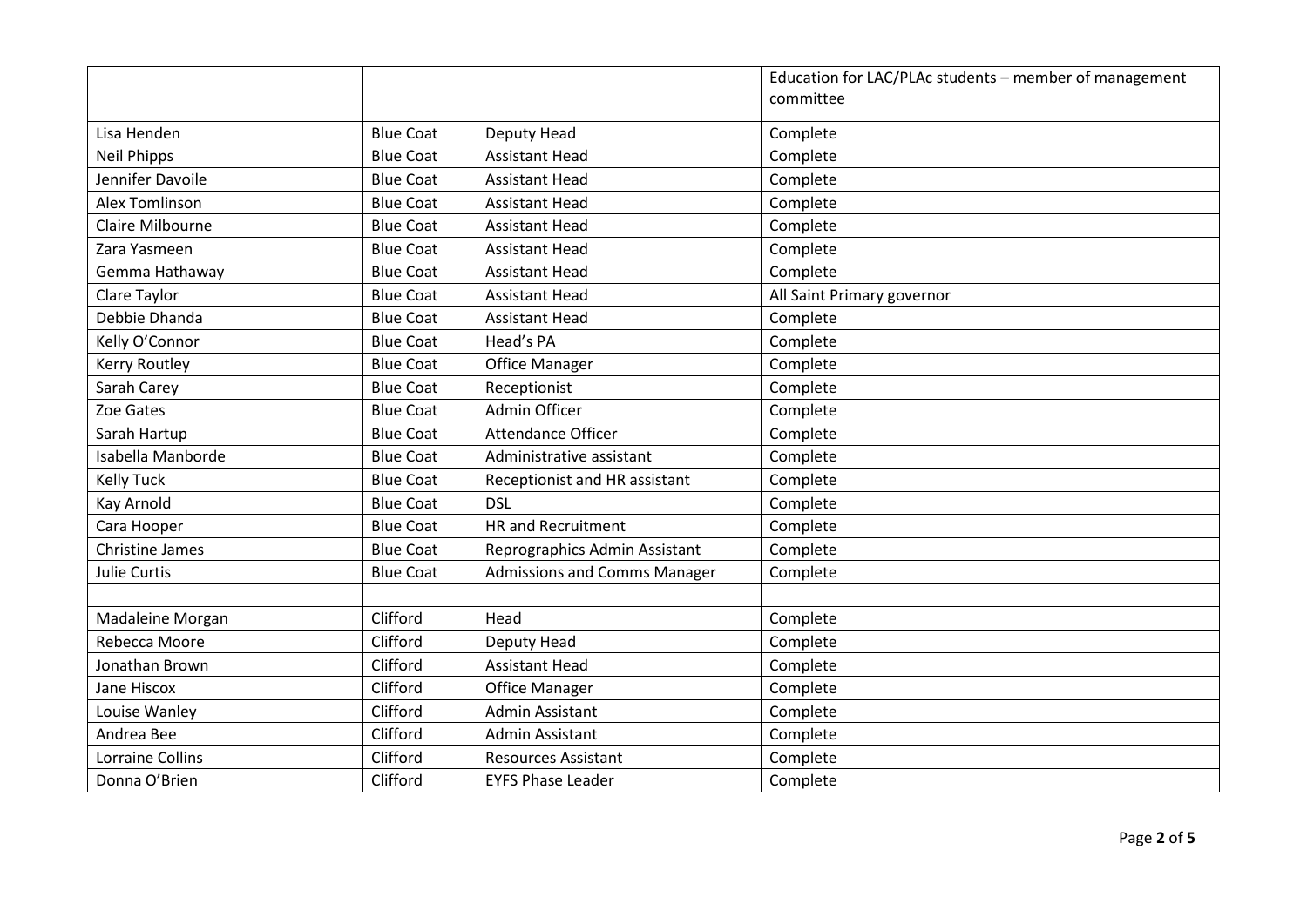| Steve O'Sullivan       | Clifford     | Teacher % Phase Leader    | Kirstie Smith (fiancé) - Step onto stage                     |
|------------------------|--------------|---------------------------|--------------------------------------------------------------|
|                        |              |                           |                                                              |
| <b>Claire Jones</b>    | Hearsall     | Head                      | Complete                                                     |
| <b>Matthew Thomas</b>  | Hearsall     | Deputy Head               | Complete                                                     |
| <b>Kate Parkes</b>     | Hearsall     | <b>Assistant Head</b>     |                                                              |
| Anne-Marie Stapleton   | Hearsall     | <b>Office Manager</b>     | Complete                                                     |
| Natalie Davey          | Hearsall     | Admin Assistant           | Complete                                                     |
| Debbie Flynn           | Hearsall     | Admin Assistant           | Complete                                                     |
| Katie Hindmarsh        | Hearsall     | % Phase Leader            | Complete                                                     |
|                        |              |                           |                                                              |
| <b>Gill Bowser</b>     | Stockingford | Head                      | Complete                                                     |
|                        |              |                           | Parent Governor for Milby Primary School. St Paul's CofE     |
| <b>Lindsay Banes</b>   | Stockingford | Deputy Head               | Primary School headteacher (from September 22). Husband is a |
|                        |              |                           | teacher at Michael Drayton Junior School.                    |
| Jane Sparrow           | Stockingford | <b>Assistant Head</b>     | Complete                                                     |
| <b>Scott Clark</b>     | Stockingford | <b>Assistant Head</b>     | Complete                                                     |
| <b>Claire Caldwell</b> | Stockingford | <b>Assistant Head</b>     | Complete                                                     |
| <b>Richard Gould</b>   | Stockingford | <b>Assistant Head</b>     |                                                              |
| <b>Heather Parsons</b> | Stockingford | <b>Office Manager</b>     | Complete                                                     |
| Linda Steele           | Stockingford | Admin Assistant           | Complete                                                     |
|                        |              |                           | Andrew Skidmore (Husband) supply arts and craft materials to |
| Sally Skidmore         | Stockingford | Admin Assistant           | schools.                                                     |
|                        |              |                           | Sally Skidmore Co-opted Governor at Coundon Primary School   |
| Julie Griffiths        | Stockingford | <b>Teaching Assistant</b> | Complete                                                     |
| Debbie Miller          | Stockingford | Resources                 | Complete                                                     |
|                        |              |                           |                                                              |
| Damien Sowerby         | Walsgrave    | Head                      | Complete                                                     |
| Matthew Woods          | Walsgrave    | Deputy Head               | Complete                                                     |
| Sarah Ashworth         | Walsgrave    | <b>Assistant Head</b>     | Complete                                                     |
| Sabrina Choudhry       | Walsgrave    | <b>Office Manager</b>     | Complete                                                     |
| Jessica Keating        | Walsgrave    | <b>Admin Assistant</b>    | Complete                                                     |
| Leah Goodyer           | Walsgrave    | <b>Resource Assistant</b> | Complete                                                     |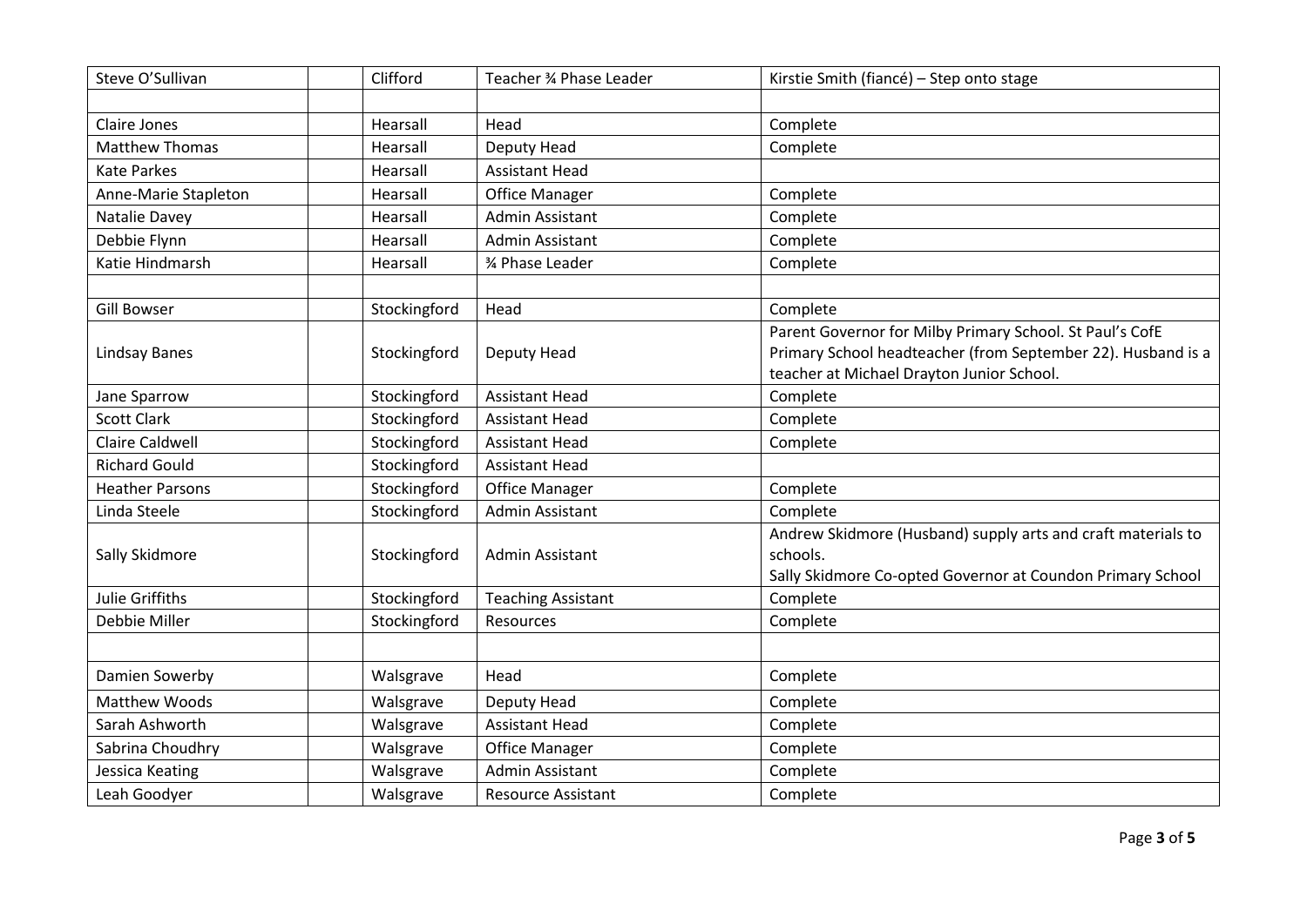| Amy Neal                       | Walsgrave  | <b>Assistant Head</b>     | Complete                                                                                                                                                                                                                                                                                                                                                                                          |
|--------------------------------|------------|---------------------------|---------------------------------------------------------------------------------------------------------------------------------------------------------------------------------------------------------------------------------------------------------------------------------------------------------------------------------------------------------------------------------------------------|
|                                |            |                           |                                                                                                                                                                                                                                                                                                                                                                                                   |
| <b>Michelle Harris</b>         | Whittle    | Head                      | Complete                                                                                                                                                                                                                                                                                                                                                                                          |
| <b>Tara Antcliffe</b>          | Whittle    | <b>Assistant Head</b>     | Complete                                                                                                                                                                                                                                                                                                                                                                                          |
| Daisy Morgan                   | Whittle    | <b>Assistant Head</b>     | Complete                                                                                                                                                                                                                                                                                                                                                                                          |
| <b>Chris Eales</b>             | Whittle    | <b>Office Manager</b>     | Complete                                                                                                                                                                                                                                                                                                                                                                                          |
| Louise Westley                 | Whittle    | Admin Assistant           | Complete                                                                                                                                                                                                                                                                                                                                                                                          |
| Nicola Ketley                  | Whittle    | <b>Resource Assistant</b> | Complete                                                                                                                                                                                                                                                                                                                                                                                          |
|                                |            |                           |                                                                                                                                                                                                                                                                                                                                                                                                   |
| April Gold                     | <b>IET</b> | Member                    | N/A                                                                                                                                                                                                                                                                                                                                                                                               |
| Eileen Leech                   | <b>IET</b> | Member                    | N/A                                                                                                                                                                                                                                                                                                                                                                                               |
| Paul Smith                     | <b>IET</b> | Member                    | Inspire Education Trust - Employee (Wife is part time TA at an<br>IET school - 1/9/10)                                                                                                                                                                                                                                                                                                            |
| Rev Christopher Cocksworth     | <b>IET</b> | Member                    |                                                                                                                                                                                                                                                                                                                                                                                                   |
| <b>Rev Tulo Dirk Raistrick</b> | <b>IET</b> | Member                    | N/A                                                                                                                                                                                                                                                                                                                                                                                               |
| David Kershaw                  | <b>IET</b> | Director                  | Epworth Educational Trust - Director. Methodist Academies<br>and School Trust - Director. Hollyfast Primary School - Co-<br>opted Governor. YMCA Coventry & Warwickshire - Trustee.<br>Whitley Academy LGB-Director. Coventry Church Municipal<br>Charities - Director. Martha Blackham Charity - Director.<br>Central Academies Trust - CEO and Director. Epworth MAT -<br>Chair of Trust Board. |
| David Bermingham               | <b>IET</b> | Director                  | Complete                                                                                                                                                                                                                                                                                                                                                                                          |
| Mark Gore                      | <b>IET</b> | Director                  | Hill Street Community Centre - Trustee                                                                                                                                                                                                                                                                                                                                                            |
| Rachel Mason                   | <b>IET</b> | Director                  | Kathryn Gardiner - Employee (Sister in law works as teacher at<br>CB). Elanie Mason - Pupil (Daughter at CB - 1/9/17). Chester<br>Mason - Son - (Son goes to $CB - 7/9/21$ ).                                                                                                                                                                                                                     |
| Mary Aluko                     | <b>IET</b> | Director                  | Royal College of Nursing - External Adviser. MFT Consulting Ltd<br>- Director                                                                                                                                                                                                                                                                                                                     |
| Sybil Hanson                   | <b>IET</b> | Director                  | Coventry Diocesan Board of Education (DBE) -<br>Member/Director (1/9/97). ST John's LGB - Vice Chair<br>(1/11/00). CCC Schools Forum - Member & Chair (1/9/00).<br>WCC Schools Forum - Member (1/9/02). CCC Scrutiny Board 2                                                                                                                                                                      |